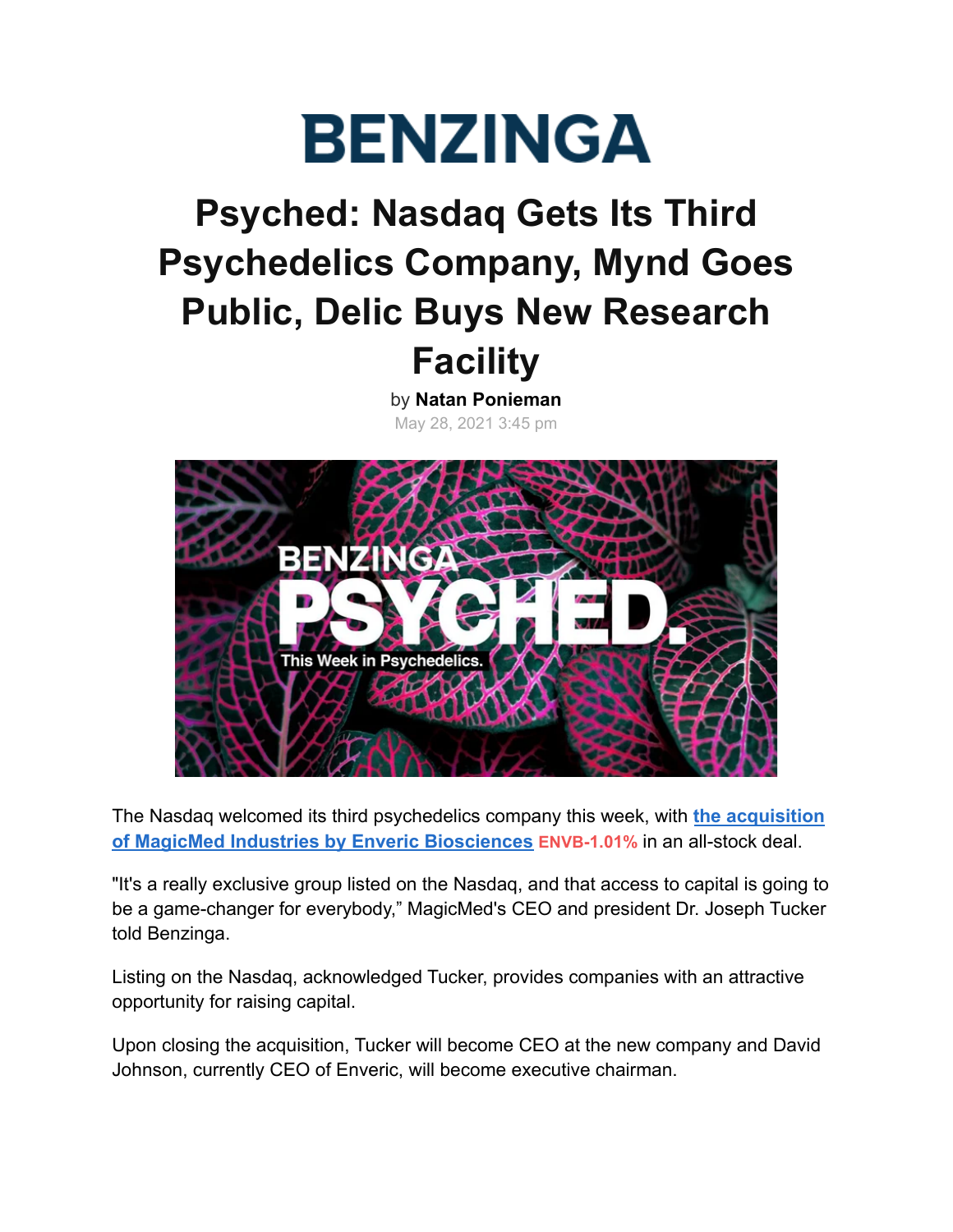MagicMed Industries is researching second-generation psychedelic molecules with the aim of developing medicine for various mental health conditions. With this acquisition, Enveric also obtains a new research and development arm.

"The way that we see this is very complementary," Tucker said. "We've got this whole drug development and early-discovery side, which makes a lot of great potential drug candidates, but we don't have this later stage clinical trial capability. We're kind of like two halves of one company."

Upon this transaction, Enveric shareholders will hold around 63.4% of the combined company's share while the existing MagicMed shareholders will hold the remaining 36.6%.

# **NIH Director Praises Potential Of Psychedelics As Therapeutic Treatment**

During a Wednesday Senate budget hearing, Francis Collins, director of the National Institutes of Health (NIH) **[expressed positive remarks](https://www.benzinga.com/markets/cannabis/21/05/21309351/nih-director-praises-psychedelics-potential-as-therapeutic-treatment-touts-progress-in-access-to)** about the therapeutic potential of psychedelics such as psilocybin and MDMA.

"I think as we've learned more about how the brain works we began to realize that these are potential tools for research purposes and might be clinically beneficial," Collins said.

The NIH is the country's main health agency responsible for public health research. As its director, Collins stands as the highest ranking health officer in the federal government.

Collins said there has been a resurgence of interest in psychedelic drugs and noted that psilocybin has been tested in three randomized, controlled trials for depression, showing signs of potential interest.

"That could be quite exciting because we all are looking for new approaches to that."

Collins told the committee hearing that he has been in conversations with the National Institute of Drug Abuse and National Institute of Mental Health about launching a workshop that analyzes the evidence gathered and design of "the next generation of clinical trials."

These agencies, he estimates, will "want to have a hard look" at these treatments over the course of the next year.

### **Mynd Life Sciences Goes Public**

**Mynd Life Sciences Inc.** announced on May 26 that its shares are now listed in the Canadian Securities Exchange under the symbol "MYND."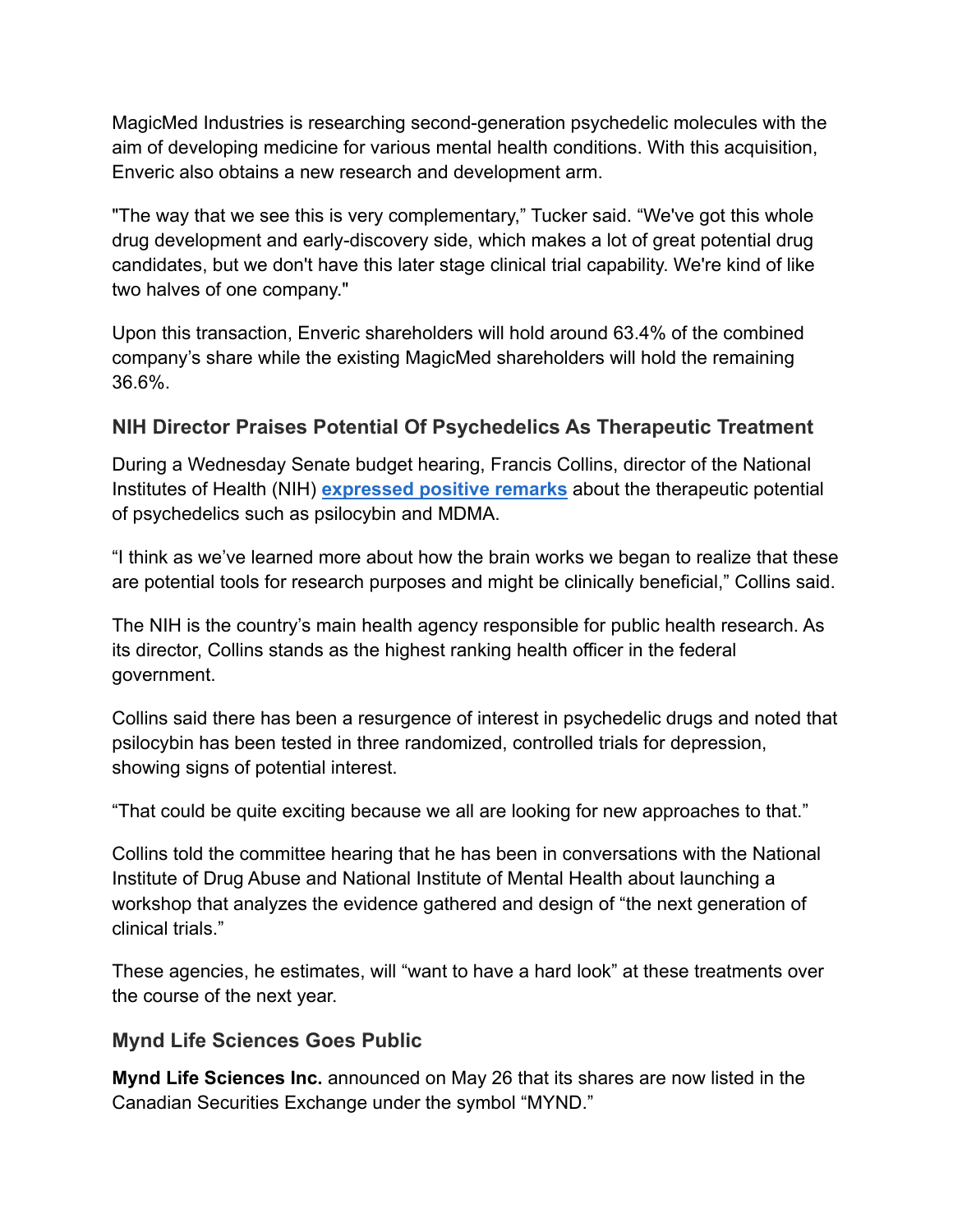The company holds a Health Canada license enabling it to undertake studies on psychedelics in collaboration with research facilities at the University of British Columbia's Michael Smith Laboratory.

"Our key differentiator is built upon our proven leadership, the caliber of our Chief Science Officer and his research team, and our innovative intellectual property portfolio," Mynd CEO Dr. Lyle Oberg said.

Mynd expects to begin clinical trials on psilocybin and psilocybin analogs by the end of this year.

# **Delic Acquires New Lab and Research Facility**

#### **Delic Holdings Inc.**

**[DELC](https://www.benzinga.com/quote/delc) DELCF[+2.97%](https://www.benzinga.com/quote/delcf)**[+ Free Alerts](https://www.benzinga.com/profile/portfolio/?add_ticker=DELCF) has completed the purchase of Complex Biotech Discovery Ventures, a psilocybin and cannabis research laboratory focused on extraction, analytical testing and chemical process development. The lab is located at the University of British Columbia.

Delic acquired Complex Biotech for a sum of CA\$7 million (\$5.7 million). The lab will be renamed "Delic Labs" and will become the research arm of the Delic platform.

The company plans to use the newly-purchased facility to build an IP portfolio of psychedelic molecules. Complex Biotech lab has recently received a Health Canada exemption that allows it to perform psilocybin research.

Dr. Markus Roggen, CEO of Complex Biotech, will remain on board as president and chief scientific officer of Delic Labs.

"The Delic platform now allows us to reach much broader psychedelic and medical communities and help ensure cutting-edge treatments become accessible for all. We believe our IP and innovative findings will enable Delic to become the leader in psychedelic wellness discovery and treatment," Roggen said.

### **The Milestone Round**

**Dimensions Health Centres**, a newly-formed psychedelic treatment company, announced the closing of its first treatment facility in Algonquin Highlands, two hours northeast of Toronto. The 40-acre property will be used to train psychedelic practitioners, host small clinical trials and treat traumatic brain injury, among other services.